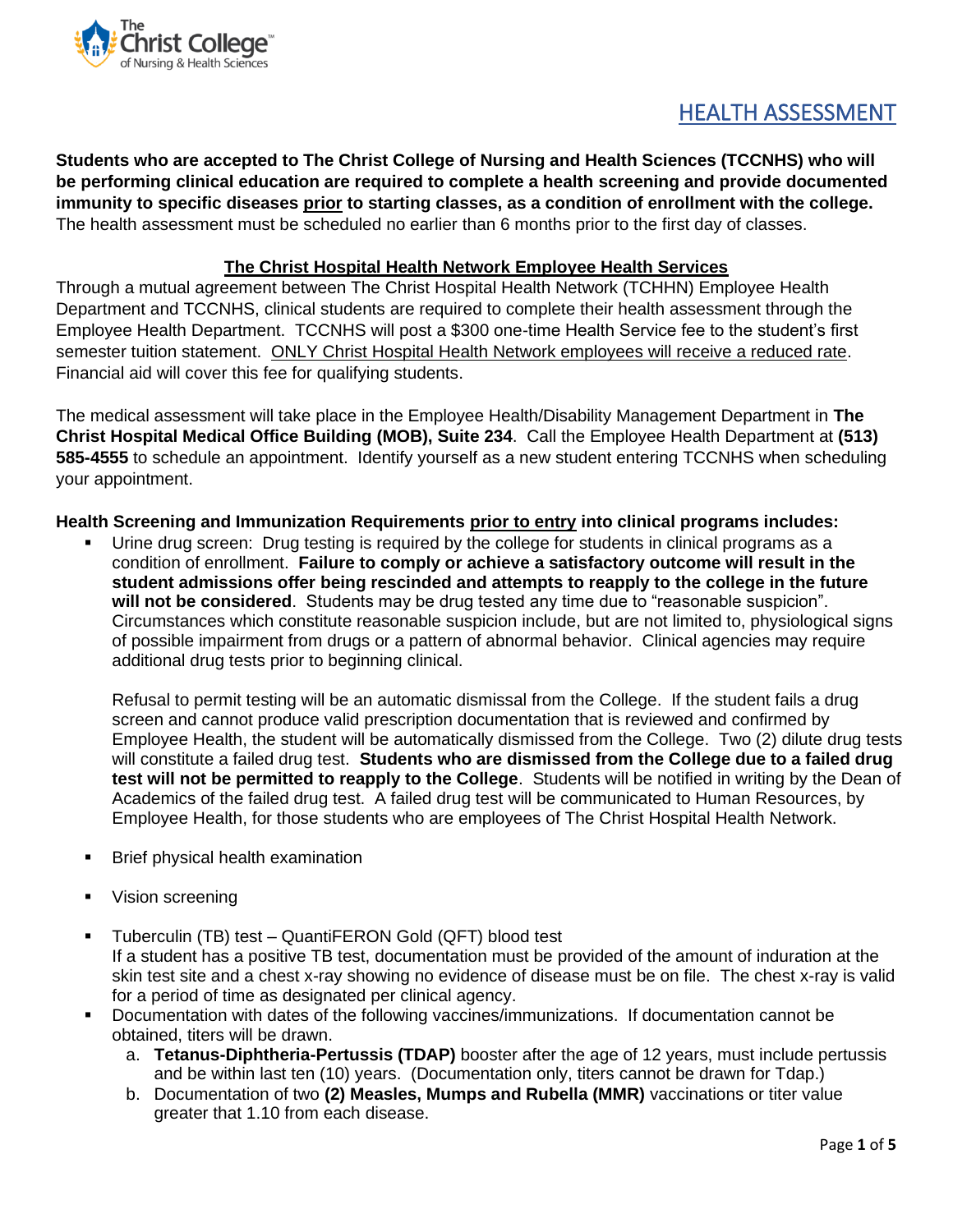- c. **Varicella (chicken pox)** vaccine or proof of immunity through one of the following:
	- Physician statement of having history of chicken pox disease.
	- Two (2) does of Varicella vaccine.
	- Copy of actual lab results indicating a positive Varicella titer (value over 1.10).
- d. **At least two (2) doses of three (3) dose Hepatitis B vaccine series are required prior to the start of the first clinical day.** The series of three (3) vaccines must be complete and a positive serologic test for Hepatitis B surface antibody at 10 IU (international units) or greater is required.

## **Requirements for BSN/ABSN/MA Associate Degree students after admission include:**

- Annual TB testing to comply with clinical site requirements. The student will be responsible for scheduling and maintaining compliance. (is required during the annual TB screening period for The Christ Hospital Health Network – TCHHN no longer conducts required annual TB Screening for students or employees. This needs to be removed.)
- Annual Flu vaccination is required by the date specified by the clinical agency and/or as required by The Christ Hospital Health Network.
	- a. If the students not able to receive the vaccine due to a medical condition, a physicians' letter must be provided including the reason (i.e. allergy). If the student does not want to be vaccinated for a religious or sincere belief, a declination form is completed and filed with Employee Health.
	- b. Annual flu vaccination is required for all students in peri-natal area (declination and masking are not allowed).
	- c. Student must follow the protective stipulations of The Christ Hospital Health Network and the clinical agency.
- Annual COVID-19 Vaccination to comply with clinical site requirements. If the student refuses vaccination, a COVID-19 Vaccination Declination Form must be completed and filed with Employee Health. Exemption or deferment with regards to medical condition or deeply held religious beliefs can be considered, however, each case is individually reviewed for acceptance or denial. Employee Health oversees this process.

Clinical agencies may also require additional immunizations and it is the student's responsibility to schedule the immunization(s), pay for the immunization(s), and provide official proof of having met the immunization requirement.

## *If one or more of the above health requirements are not complete by the due date, the student will be suspended from all classes, clinical and blackboard access will be blocked.*

## **The following important documents must be brought to your appointment (please make sure that any documents that need to be completed are completed prior to your appointment):**

- Complete the **Consent-to-Test/Right-to-Know** and the **Medical History** forms **before** arriving at Employee Health (medical forms to follow).
- Bring your **immunization records** to the appointment.
- Bring photo ID with you, typically your driver's license or state identification card. A copy will be made of this card.
- Bring a list of your current medications to your appointment (including short-term prescriptions).

## *If you cancel within 24 hours of your appointment, you will not be able to secure another appointment within a 2-week period.*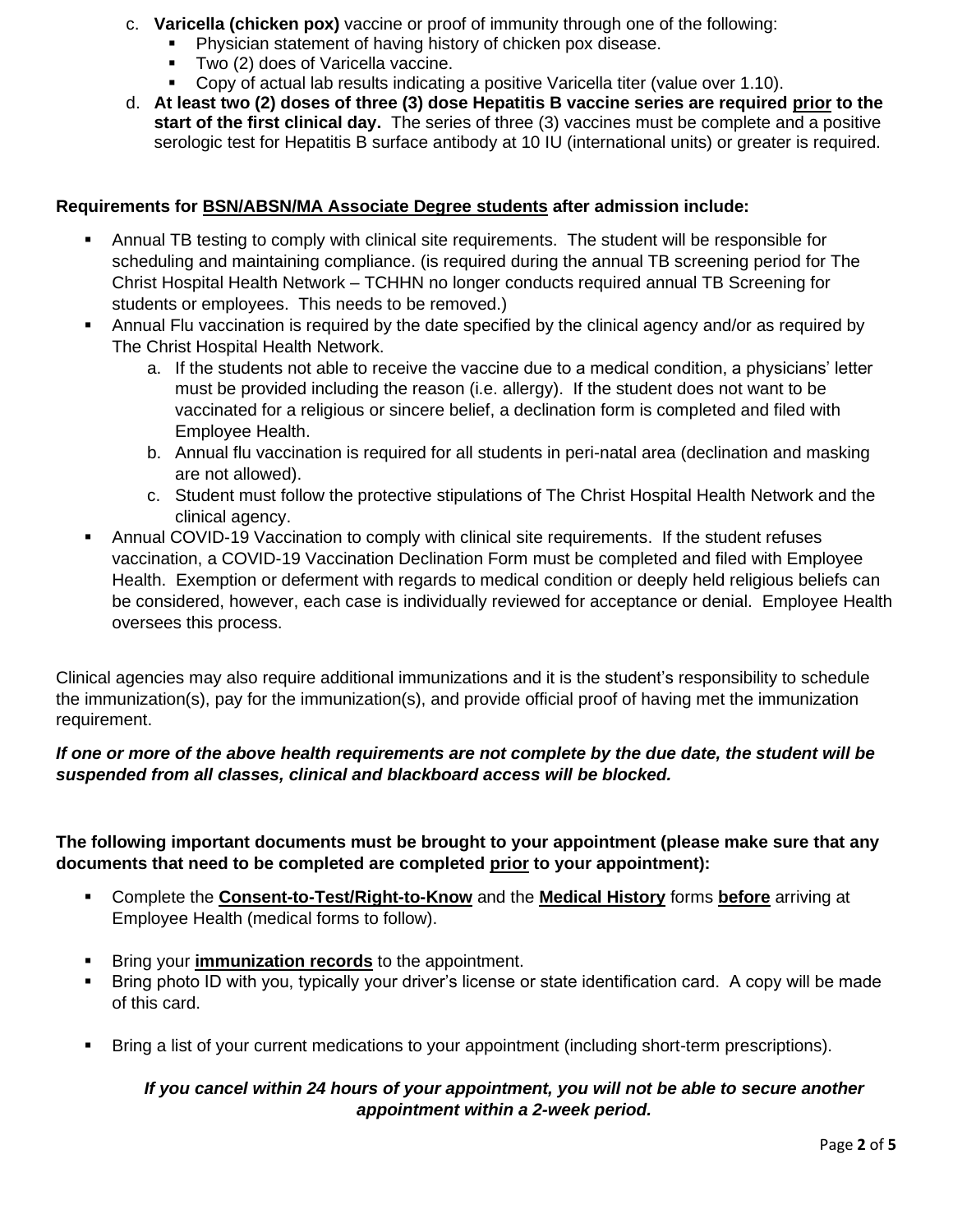### **Your scheduled appointment may be cancelled by Employee Health if:**

- The student arrives late and/or unprepared (without documents outlined in this document).
- You do not have another adult to strictly supervise children that accompany you, as children must remain in the waiting room. Employee Health is a treatment area and the staff is not able to supervise children while servicing you, the patient. Biohazards exist within the treatment area and the safety of all is our highest priority.

#### *If Employee Health cancels your appointment, you will not be able to secure another appointment within a 2-week period.*

#### **Benefits to Health Screening with TCHHN Employee Health Department:**

- Health fee cost to students is much lower than off campus charges.
- Annual vaccinations (flu and TB) are covered each year of enrollment.
- Employee Health staff will track students for compliance.
- Employee Health Services is conveniently located on the campus of The Christ Hospital, directly across from The Christ College, in the Medical Office building.

*To schedule or cancel an appointment, please contact the Employee Health Department at (513) 585- 4555.*

> **Employee Health/Disability Management Department 2123 Auburn Avenue Medical Office Building, Suite 234 Cincinnati, OH 45219 (513) 585-4555**

## **DOCUMENTS REQUIRED FOR YOUR HEALTH ASSESSMENT CAN BE FOUND BELOW: PAGES 4 & 5. PRINT PAGES 4 & 5 AND BRING THE COMPLETED FORMS WITH YOU TO YOUR SCHEUDLED APPOINTMENT.**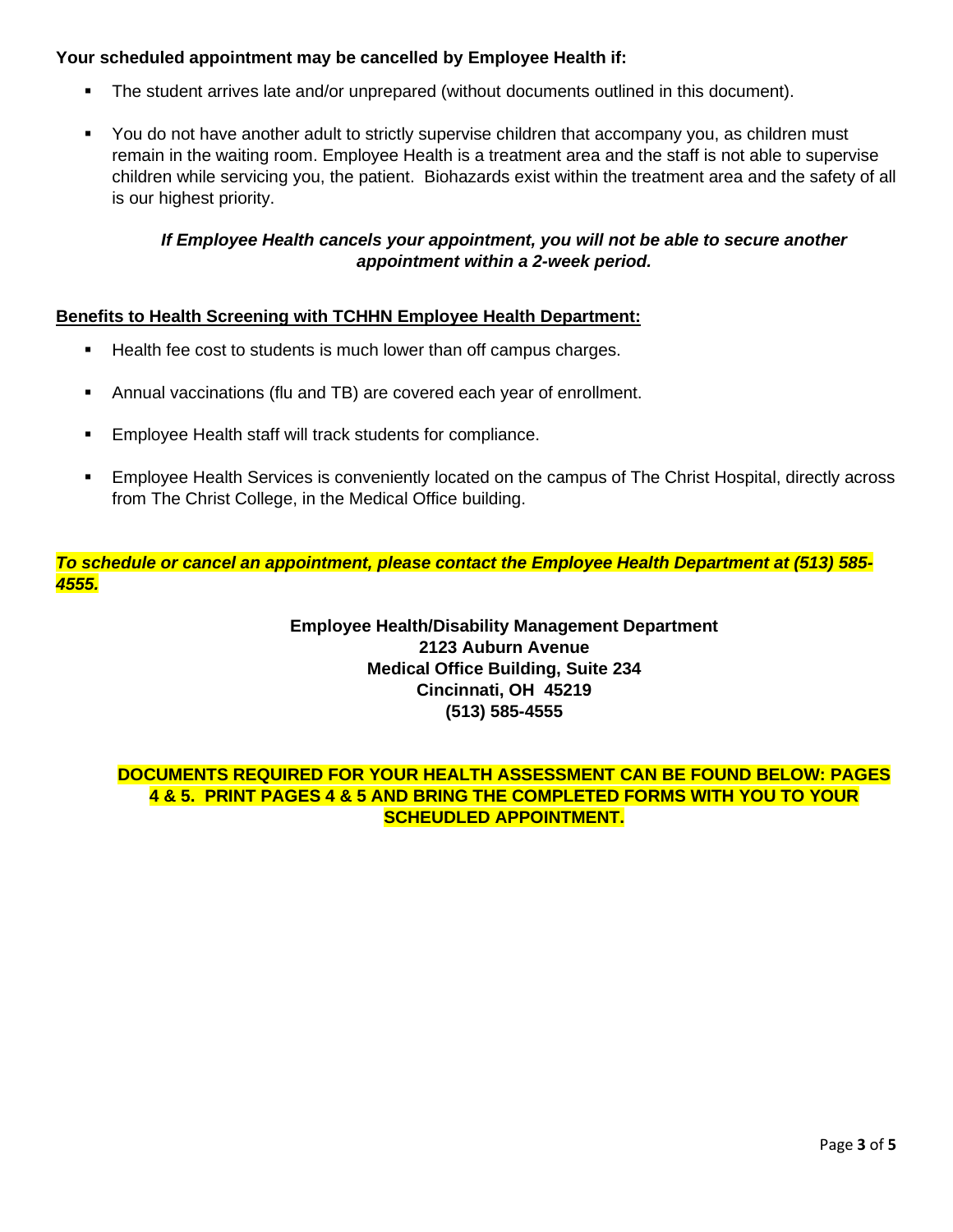

**Please Print MEDICAL HISTORY** 

|                                                                                                   |     |           |      |  |                 | Gender: Male/Female            |     |           |      |
|---------------------------------------------------------------------------------------------------|-----|-----------|------|--|-----------------|--------------------------------|-----|-----------|------|
|                                                                                                   |     |           |      |  |                 |                                |     |           |      |
|                                                                                                   |     |           |      |  |                 |                                |     |           |      |
|                                                                                                   |     |           |      |  |                 |                                |     |           |      |
| Department __The Christ College of Nursing and Health Sciences____ Job Title ______STUDENT_______ |     |           |      |  |                 |                                |     |           |      |
|                                                                                                   |     |           |      |  |                 |                                |     |           |      |
|                                                                                                   |     |           |      |  |                 |                                |     |           |      |
| Medical History <b>Medical History</b> Medical Assembly                                           |     |           |      |  |                 |                                |     |           |      |
| Illness                                                                                           | Yes | <b>No</b> | Year |  | Illness         |                                | Yes | <b>No</b> | Year |
| <b>Diabetes</b>                                                                                   |     |           |      |  |                 | Chronic Indigestion            |     |           |      |
| Rheumatic/Scarlet Fever                                                                           |     |           |      |  |                 | Frequent Headache              |     |           |      |
|                                                                                                   |     |           |      |  |                 | Frequent Colds/Earache         |     |           |      |
| Hernia                                                                                            |     |           |      |  |                 | <b>Back or Neck Trouble</b>    |     |           |      |
| <b>Chest Pain/Pressure</b>                                                                        |     |           |      |  |                 | Paralysis/Numbness             |     |           |      |
| Shortness of Breath/Asthma                                                                        |     |           |      |  |                 | <b>Chronic Weakness</b>        |     |           |      |
| Heart Trouble/Hypertension/Murmur                                                                 |     |           |      |  | Chronic Fatigue |                                |     |           |      |
| Chronic Hoarseness/Cough                                                                          |     |           |      |  |                 | Depression/Stress              |     |           |      |
| Skin Disorder/Latex Allergy                                                                       |     |           |      |  |                 | Communicable Disease           |     |           |      |
| Kidney Trouble                                                                                    |     |           |      |  | List Other:     |                                |     |           |      |
| Food/Environmental Allergies                                                                      |     |           |      |  | Drug Allergies  |                                |     |           |      |
| List:                                                                                             |     |           |      |  | List:           |                                |     |           |      |
|                                                                                                   |     | Year      |      |  |                 |                                |     |           |      |
| List all Previous Surgery                                                                         |     |           |      |  |                 | List Medication You are Taking |     |           |      |

| List all Previous Surgery | Year | List Medication You are Taking |
|---------------------------|------|--------------------------------|
|                           |      |                                |
|                           |      |                                |
|                           |      |                                |

| List Past Serious Illness/Accidents | Year | Have you ever worked with, or been exposed to, | Yes |      |
|-------------------------------------|------|------------------------------------------------|-----|------|
|                                     |      | hazardous chemicals?                           |     | Year |
|                                     |      | If Yes, list work or chemical:                 |     |      |
|                                     |      |                                                |     |      |
|                                     |      |                                                |     |      |

| General Information |  |
|---------------------|--|
|---------------------|--|

| obacco Use | Yes | No | Amount/Day | Years | Date of Last<br>Tdar<br>etanus/ |
|------------|-----|----|------------|-------|---------------------------------|
|            |     |    |            |       |                                 |

\_\_\_\_\_\_\_\_\_\_\_\_\_\_\_\_\_\_\_\_\_\_\_\_\_\_\_\_\_\_\_\_\_\_\_\_\_\_\_\_\_\_\_\_\_\_ \_\_\_\_\_\_\_\_\_\_\_\_\_\_\_\_\_\_\_\_\_\_\_

I certify that the information documented on this form, is true and complete to the best of my knowledge. I understand that any untrue statements on this questionnaire will be just cause for dismissal.

Circle